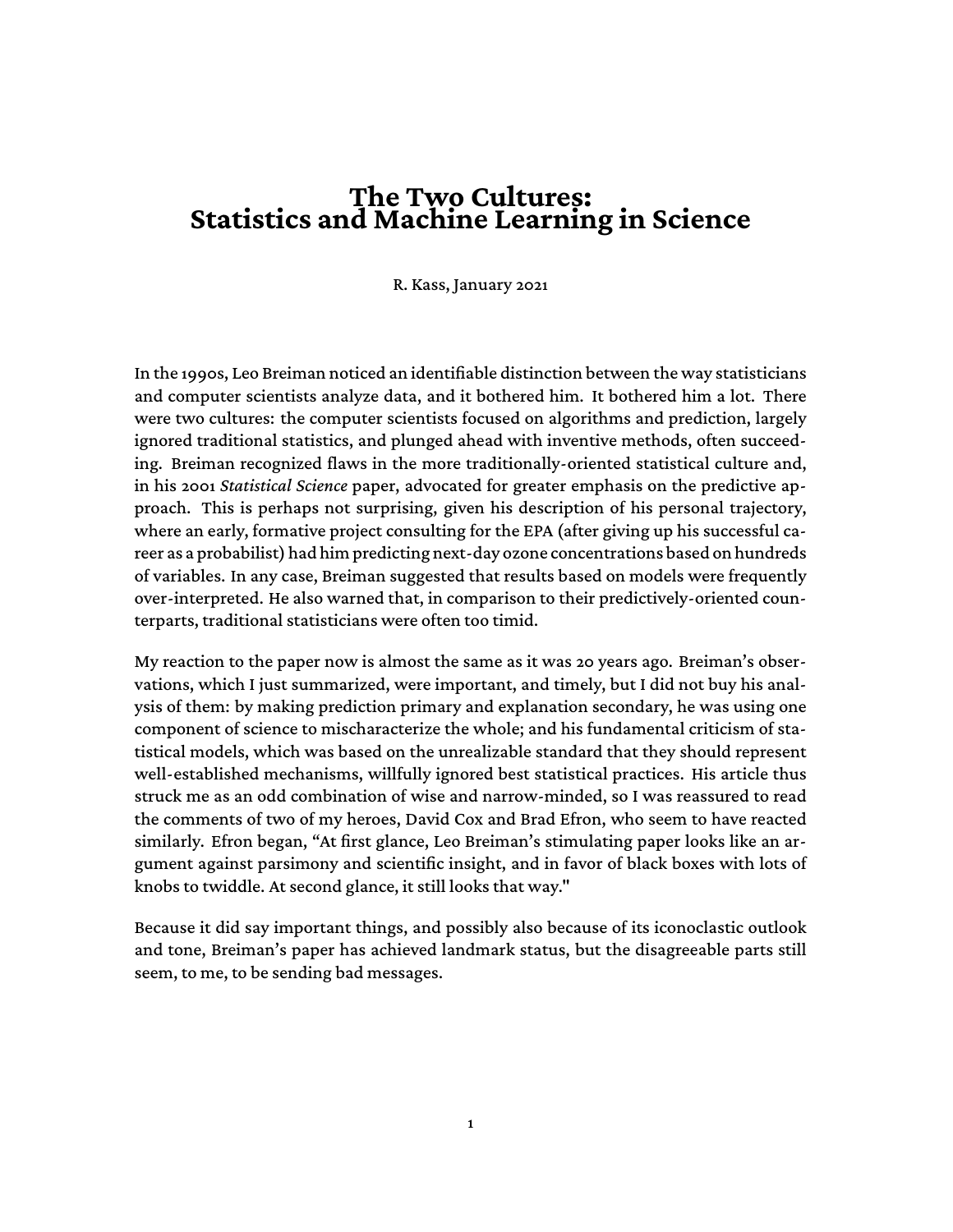#### **Machine Learning and Artificial Intelligence**

As Breiman recognized, and I repeated above, there are identifiable differences in the approaches to data analysis among those trained in statistics and those trained in computer science. Still, I like to say that machine learning is the intersection of statistics and computer science, emphasizing it is entirely part of statistics and entirely part of computer science. An important way the world has changed is that each of the disciplines of statistics and computer science has incorporated big parts of what the other field has to offer. As a result, machine learning is thriving in many good ways, and the penetration of statistics into computer science should be considered a victory.

I have a favorite anecdote from about 15 years ago, around the time that the Machine Learning Department was established here at Carnegie Mellon. We held a retreat to find out what we all were working on, and where we could find common ground. At some point during our discussions, my computer scientist colleague Roni Rosenfeld announced, and I'm paraphrasing, "I've figured out the difference between statisticians and computer scientists: statisticians attack problems with 10 parameters and try to get it right; computer scientists attack problems with 10 million parameters and try to get an answer." I thought it was an insightful comment, very much in the spirit of Breiman's article, but I like to add that now we are all attacking large problems *and* trying to get it right.

In 2017, the dean of our School of Computer Science decided to create a website devoted to artificial intelligence at Carnegie Mellon, and he emailed many faculty to ask if they would be willing to be listed there. I replied in the affirmative but added, to his assistant I assumed, that I was about as far from artificial intelligence as someone in machine learning could be. The dean then wrote me back with a good-humored explicative version of "nonsense," saying, "We all know that  $AI =$  Statistics  $+$  Optimization." His comment occurred just as deep neural networks were becoming dominant, and that abbreviated description of artificial intelligence may now seem limited. On the other hand, statisticians and computer scientists are keenly aware of the strengths and shortcomings of deep neural networks, and many are actively working to understand them better.

Outside the community of experts, however, thereis an all-too-familiarlack of appreciation for what machine learning in general, and deep neural networks in particular, can and can not do, manifested often in an apparent feeling that sprinkling some machine learning dust on a problem in data analysis will magically produce great results. The abuse of machine learning approaches is every bit as bad as the abuse of classical statistical methods such as linear regression, and sometimes in much the same manner. Contrary to what Breiman intimated, predictively-oriented approaches have not cured the wishful analysis disease.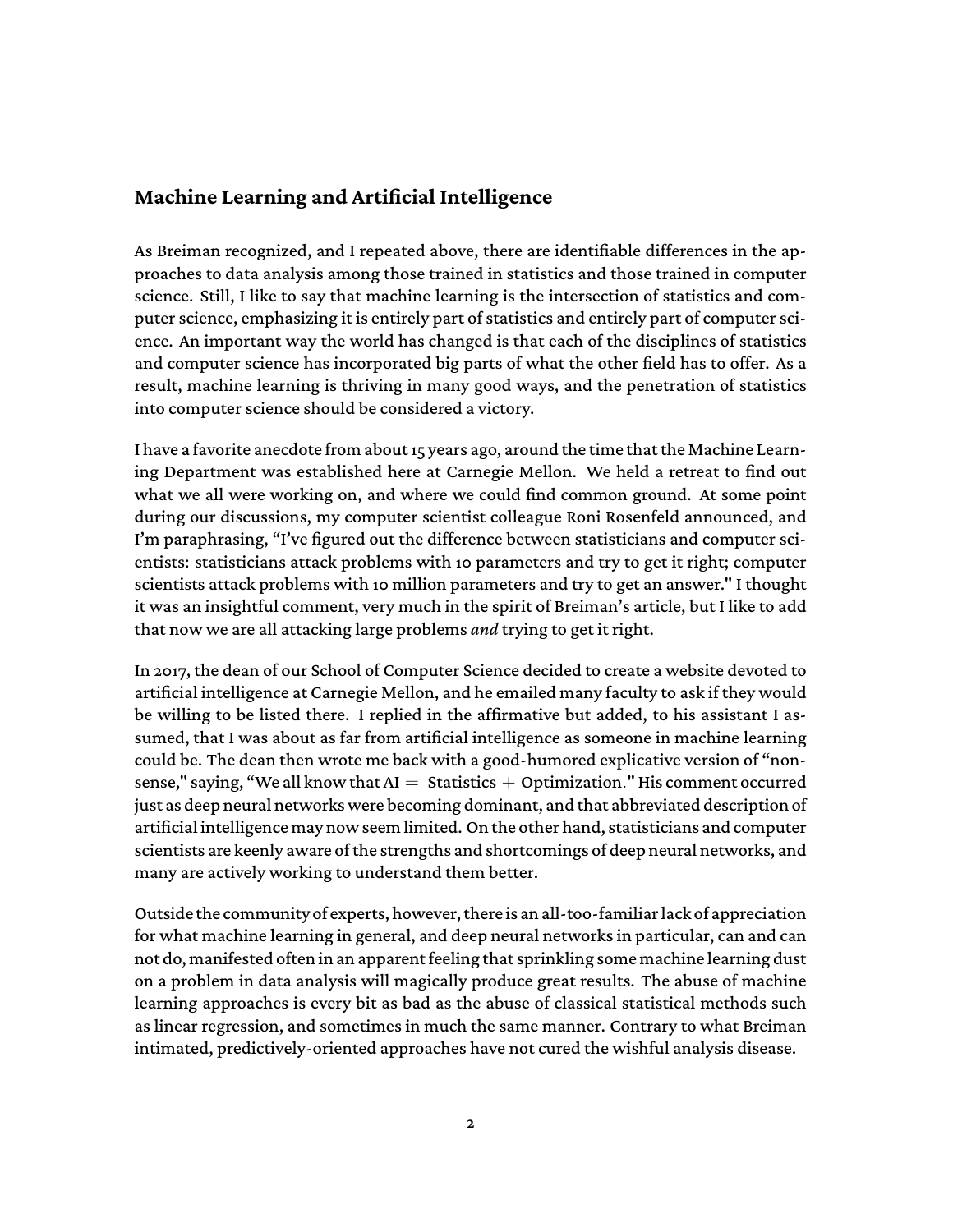#### **Excessive Cautiousness in Statistics**

Breiman felt compelled to follow a grand tradition in statistics: hand-wringing. Handwringing in statistics has two kinds of concerns: abuse of methods, and detachment from real-world problems. The former is sometimes accompanied by suggested remedies within introductory courses; the latter is often coupled with advice about advanced training. I myself have indulged in this pastime (Brown and Kass, 2009; Kass, 2011).

Breiman was especially worried about the timidity of statisticians. Emery Brown and I (Brown and Kass, 2009) adopted the cultural characterization in discussing the problem from the perspective of graduate training:

Somehow, in emphasizing the logic of data manipulation, teachers of statistics are instilling excessive cautiousness. Students seem to develop extreme risk aversion, apparently fearing that the inevitable flaws in their analysis will be discovered and pounced upon by statistically trained colleagues. Along with communicating great ideas and fostering valuable introspective care, our discipline has managed to create a culture that often is detrimental to the very efforts it aims to advance.

Like Breiman and others, we advocated greater involvement with real problems, though we stressed collaboration as opposed to consulting. While I still agree with Breiman on this point, I would not want revolutionary change: we continue to need a discipline devoted to the details.

#### **The Dangers of Statistical Modeling**

In a 1983 paper, DuMouchel and Harris suggested a Bayesian approach to combining information from diverse studies of cancer risk (DuMouchel and Harris, 1983). The paper was both interesting and bold: they applied a hierarchical two-way ANOVAmodel, which seems very simple by today's standards but was cutting-edge back then, and they dared to put on the same footing 5 disease assessments, from human lung cancer, to skin cancer in mice, to mutagenesis in mouse cell lines, and also 9 carcinogens ranging from roofing tar, to diesel emissions, to cigarette smoke. Their  $5 \times 9$  array of data, consisting of individual-study risk assessments and standard errors, had empty cells for the risks of human lung cancer due to 6 of the carcinogens. Their fundamental goal was to provide an improved method of extrapolating to humans (for those 6 empty cells) the information provided by non-human carcinogen risk assessments.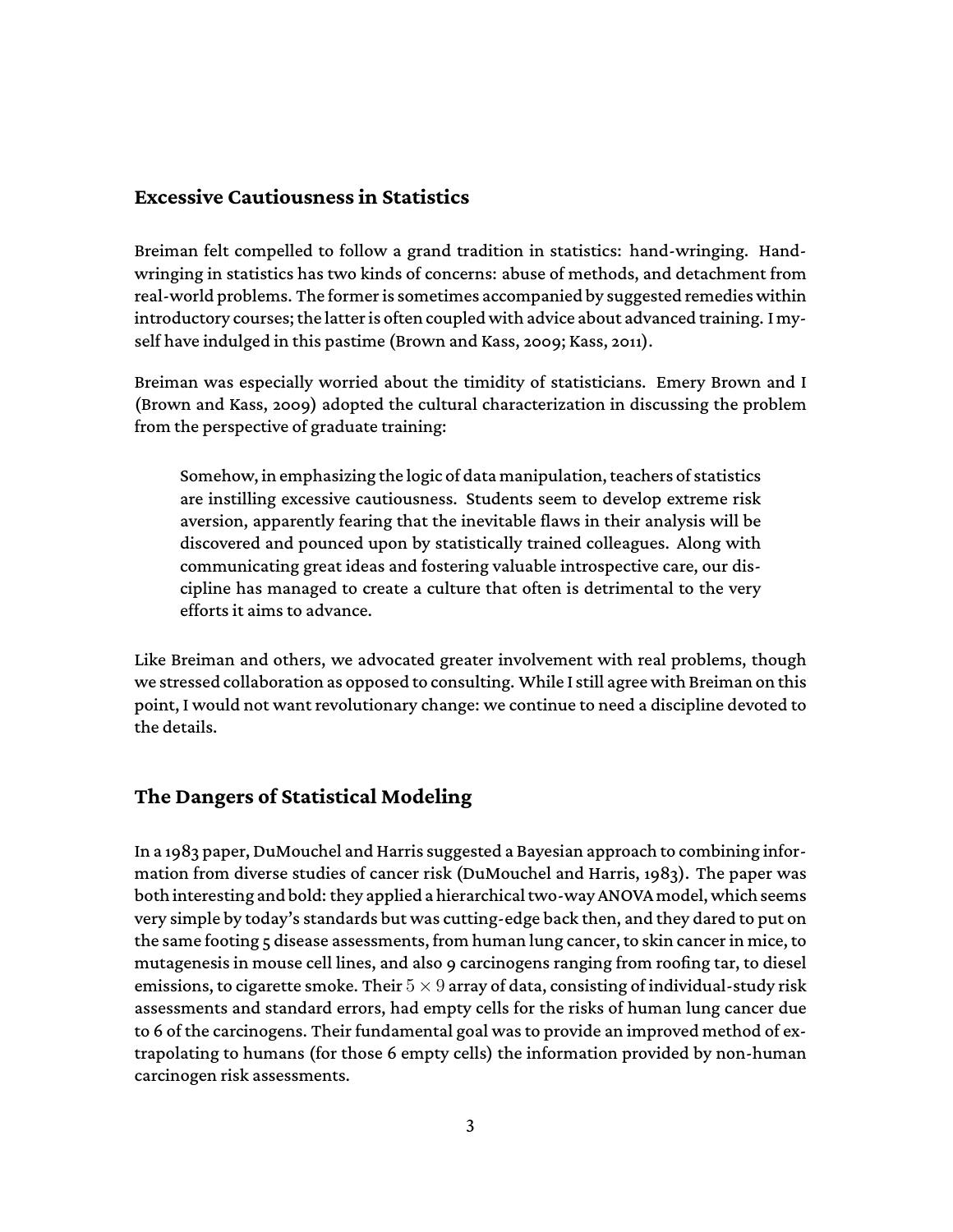Along with two others, I was invited to comment on the article (Kass, 1983). Their study remains interesting, to me, because it highlights the strengths and limitations of modeling efforts, the Bayesian aspect being less important than the modeling (though, again, back then the use of "Bayes" was, inevitably, emphasized). I wrote:

The great benefit of [their] approach to this problem is that it makes precise the assessments of relevance and uncertainty in related results. ... Yet, [it] has its difficulties. ... Lurking beside each analysis are the interrelated dangers of oversimplification, overstated precision, and neglect of beliefs other than the analyst's.

That criticism of models is consistent with Breiman's, but I did not, and do not, see the lurking presence of these dangers as a reason to abandon such modeling efforts altogether. After expanding on my concerns—some of which had to do with formalization of a riskmanagement policy—I added that "I would hesitate to apply the model without additional theoretical or empirical knowledge." Nonetheless, my judgment about the shortcomings of their effort did not diminish my appreciation for the work of DuMouchel and Harris, and I ended my comment with a congratulatory sentiment because, under the right circumstances, their approach could be illuminating.

#### **What Can Statistical Models Accomplish?**

The pragmatic defense against the "lurking dangers" in statistical models is to work at identifying them and figuring out the likely magnitude of their effects. An excellent illustration is the great case study by Mosteller and Wallace of the Federalist papers (Mosteller and Wallace, 1964).

The Federalist was a collection of 85 political papers written collectively by Alexander Hamilton, John Jay, and James Madison, under the pseudonym Publius, arguing for ratification of the U.S. Constitution. It remains an important work on the political philosophy of the Constitution's framers, but, because the papers were not individually signed, it has also remained somewhat uncertain who wrote each one. Prior to the work of Mosteller and Wallace, historians generally agreed on the authorship of 70 papers, and there were 3 that were apparently co-authored in some way, but the authorship of the other 12 was disputed: for each, it was either Hamilton or Madison. Mosteller and Wallace set out to resolve the dispute based on usage of selected words.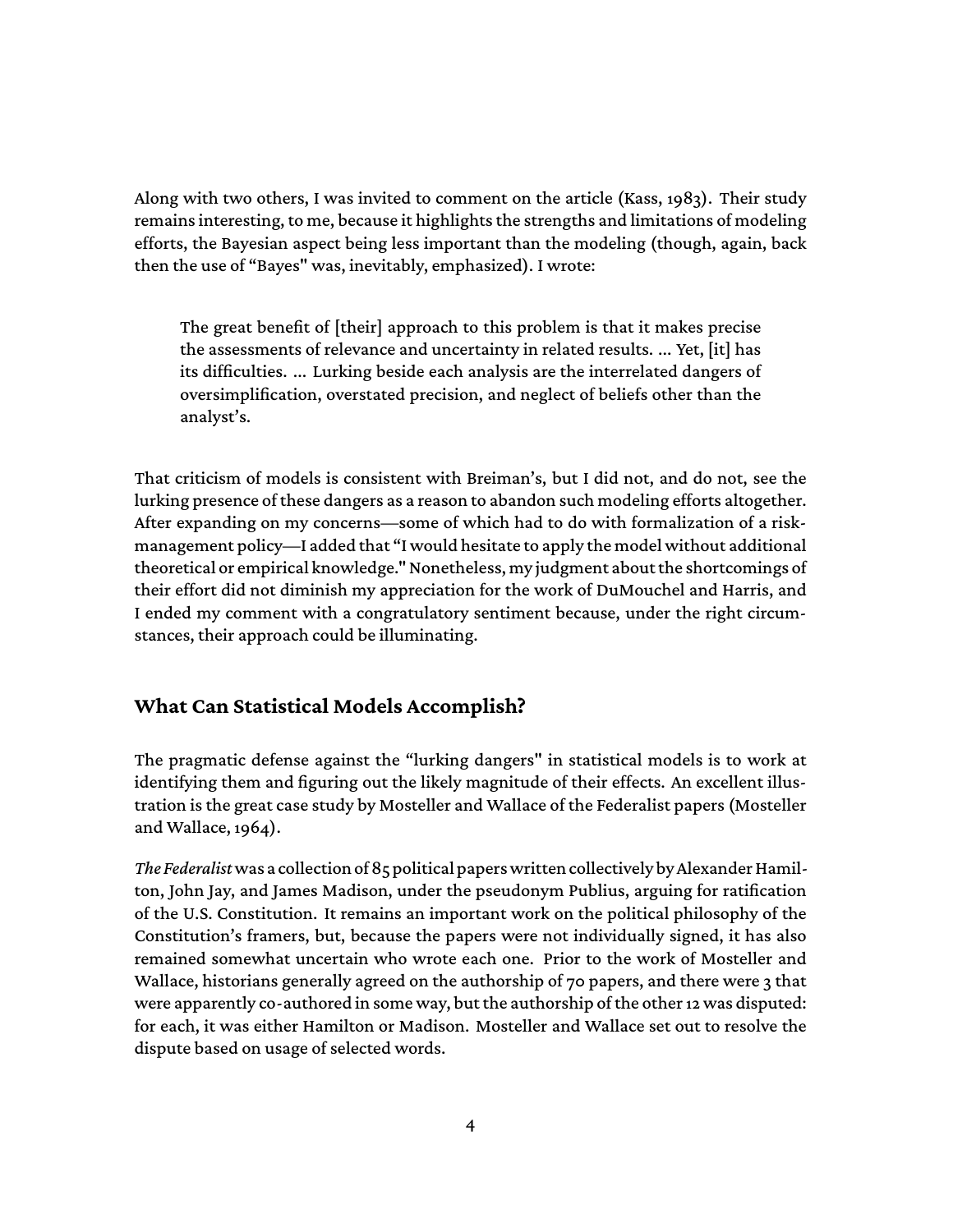Their method was to analyze word counts within blocks of text for 165 selected words. They began with a Poisson assumption, but settled on negative binomial for the bulk of their main study. Thus, for each paper, and each of the two possible authors, each word count distribution had 2 free parameters. After considerable exploratory work, and a helpful reparameterization, they found tractable priors, based on 5 hyperparameters, which assumed usage rates were independent across words but allowed for correlation in usage rates by Hamilton and Madison. They used the 70 known-authorship papers to estimate the parameters (165  $\times$  4 parameters) and developed methods to compute, for each of the 12 disputedauthorship papers, the Bayes factor in favor of Madison versus Hamilton (Kass and Raftery, 1996). Their results settled the matter, in favor of Madison, decisively for 10 of the 12 papers, and strongly for the other 2.

The care that went into Mosteller and Wallace's development of their main model was already exemplary. They then considered whether particular wordsmight have had excessive effects, whether problems with the data were likely, what the effects of correlation across words would be, and whether their results were consistent with those from simpler methods, which did not involve their distributional assumptions. They also used other data, from subsequent writing, for many of their supplementary analyses. Thus, the totality of their work required a book-length treatment. Though they even devoted two pages to the possibility of fraud, or gross errors, in the end, they felt their very large Bayes factors were "believable."

Although we can't require every model-based statistical study to be as thorough and careful as that of Mosteller and Wallace, we should expect them all to follow roughly the same kinds of steps. As my colleague Valérie Ventura says, we tell our PhD students to find out what it takes to "break" the model. We then evaluate the extent to which an analysis survives, and reconsider our conclusions.

Notice, though, that in summarizing the results of the Mosteller and Wallace study I did not report the values of their Bayes factors. Instead, I simply used the qualitative descriptors "decisive" and "strong."While this follows advice in Kass and Raftery (1996) that is specific to Bayes factors, in practice, the move from quantitative to qualitative is far more general, as I said in commenting on a paper by Brad Efron (Kass, 2010):

In the scientific applications I am familiar with, statistical inferences are important, even crucial, but they constitute intermediate steps in a chain of inferences, and they are relatively crude. ... Furthermore, statistical uncertainty is typically smaller than the unquantified aggregate of the many other uncertaintiesin a scientificinvestigation. ... To be convincing, the science needs solid statistical results, but in the end only a qualitative summary is likely to survive.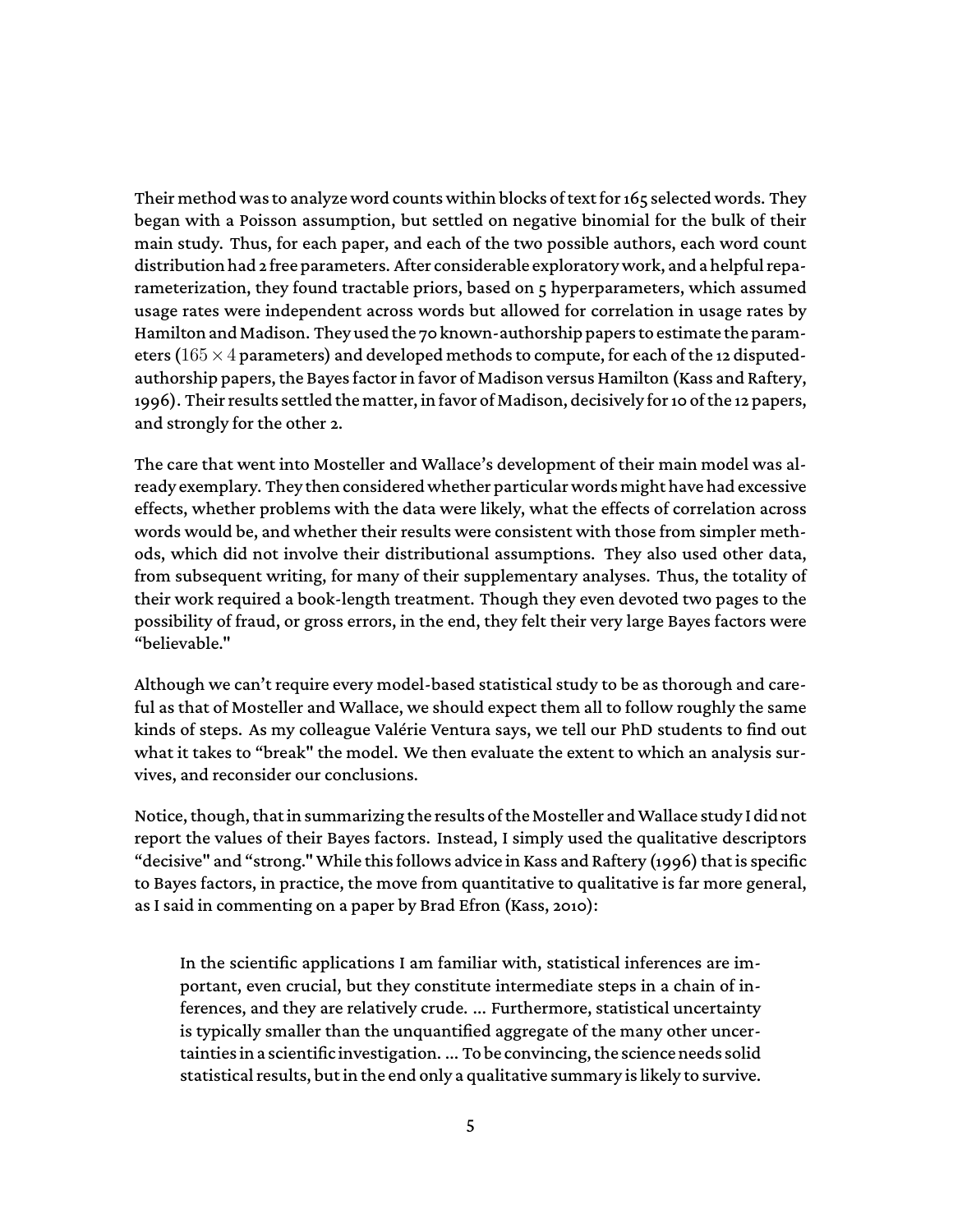For instance, in Olson et al. (2000), my first publication involving analysis of neural data, more than a dozen different statistical analyses—some of them pretty meticulous, involving both bootstrap and MCMC—were reduced to the main message that among 84 neurons recorded from the supplementary eye field, "Activity reflecting the direction of the [eye movement] developed more rapidly following spatial than following pattern cues." The statistical details reported in the paper were important to the process, but not for the formulation of the basic finding.

I added, with reference to Jeffreys (see also Kass, 2009):

If science is such a loose and messy process, and inferences so rough and approximate, where does all the statistical effort go? In my view, Jeffreys got it right. State-of-the-art analyses may take months, but they usually come down to estimates and standard errors.

In other words, we must judge models by their rough and approximate inferences in the context of scientific problems that are richer, or messier, than our idealized settings.

We can, however, gain something by continuing to think the way we do, statistically, about these situations. For instance, commenting on Breiman, Efron said, "Following Fisher's lead, most of our current statistical theory and practice revolves around unbiased or nearly unbiased estimates (particularly MLEs)," and he went on to say that good experimental design helps produce favorable conditions for this statistical presumption. Thus, when I said, as quoted above, "statistical uncertainty is typically smaller than the unquantified aggregate of the many other uncertainties in a scientific investigation," I should have acknowledged, explicitly, that "the many other uncertainties" must include adjustment for bias: in assessing results, I mostly think about potential sources of bias, and I mentally adjust statistical inferences by accounting for them, in the spirit of Mosteller and Wallace, and "breaking the model."

With these limitations of statistical inference in mind, we can adopt a neo-Jeffreys attitude: statistical models should provide trustworthy results in the sense that they get us into the right ballpark with their estimates and standard errors (and significance tests or Bayes factors).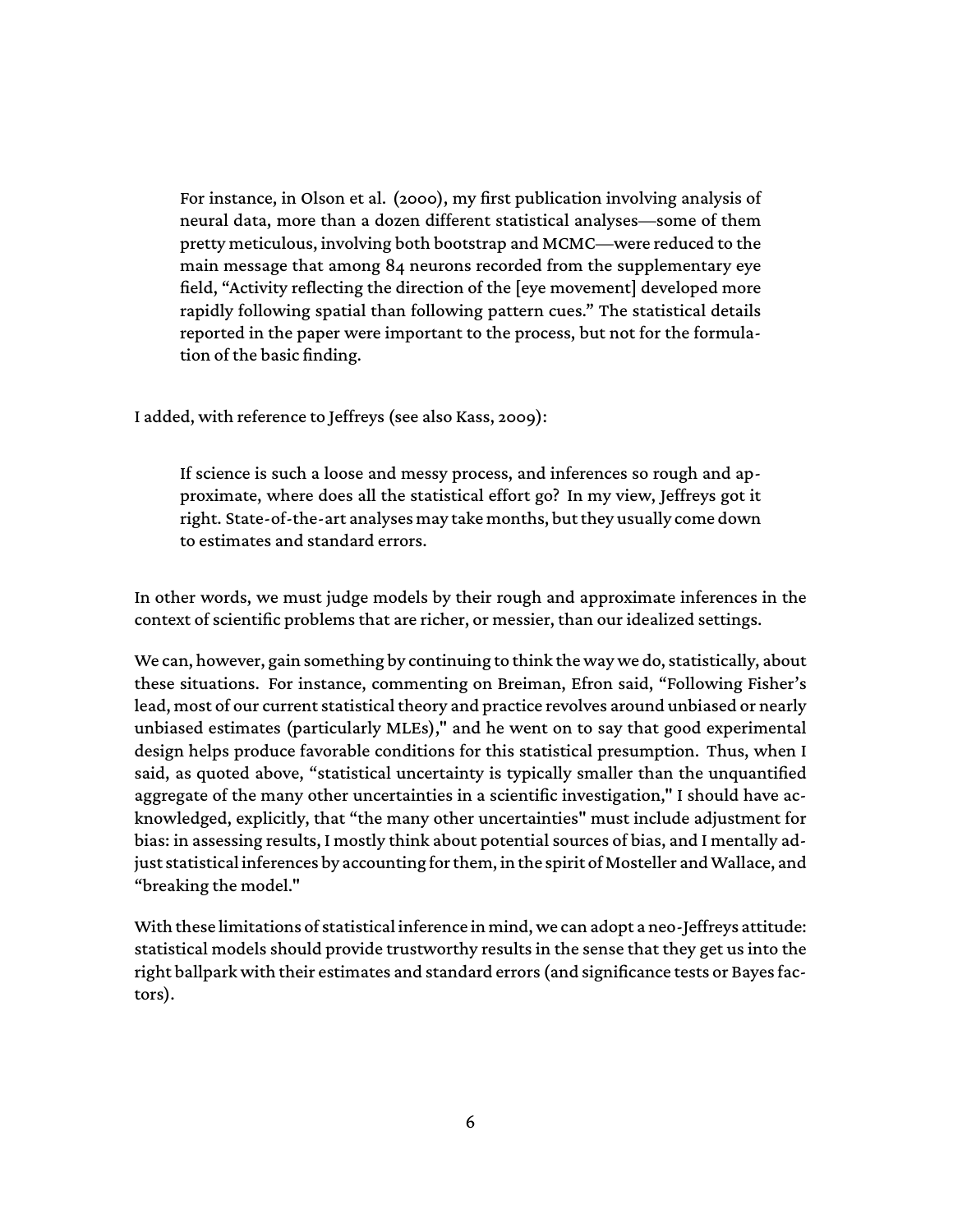#### **The Statistical Paradigm**

In my view, Breiman was right to put statistical models at the center of modern statistics. However, a pair of subtleties in Breiman's framework could easily be missed. First, there are two distinct aspects of what he calls algorithmic modeling: an algorithmic approach to analysis, and assessment using prediction. It is worth considering them separately. Second, it is not clear when statistical models can be used within the algorithmic culture; apparently, sometimes.

Some years ago, a computer scientist and his PhD student came to me for advice about analyzing some neural data. As they were describing what they had already done I had to stop them, to inquire how they had fit the data. They said they had used EM. I couldn't help suggesting alternative verbiage: they had applied EM to implement maximum likelihood for fitting their model to the data. This is a nice example of the contrast between algorithmic and statistical thinking. The contrast is very important because, in my observation, and in the observation of my book co-authors Emery Brown and Uri Eden (Kass et al., 2014, page 2), exclusive reliance on algorithmic thinking often deprives quantitative analysts of the most fundamental ways that statistics could enrich their approach:

Many researchers have excellent quantitative skills and intuitions, and in most published work statistical procedures appear to be used correctly. Yet, in examining these papers we have been struck repeatedly by the absence of what we might call statistical thinking, or application of the statistical paradigm, and a resulting loss of opportunity to make full and effective use of the data. These cases typically do not involve an incorrect application of a statistical method (though that sometimes does happen). Rather, the lost opportunity is a failure to follow the general approach to the analysis of the data, which is what we mean by the label "the statistical paradigm."

So, what is this statistical paradigm? In our book we devoted 14 pages to a concise summary of it, including standard components (statistical modeling is an iterative process that incorporates assessment of fit and is preceded by exploratory analysis) and some teachings that are often not explicitly emphasized (important data analytic ideas are sometimes implemented in different ways; measuring devices often pre-process the data; data analytic techniques are rarely able to compensate for deficiencies in data collection; simple methods are essential). Following Brown and Kass (2009) and Kass (2011), we began by saying,

After numerous conversations with colleagues, we have arrived at the conclusion that among many components of the statistical paradigm, summarized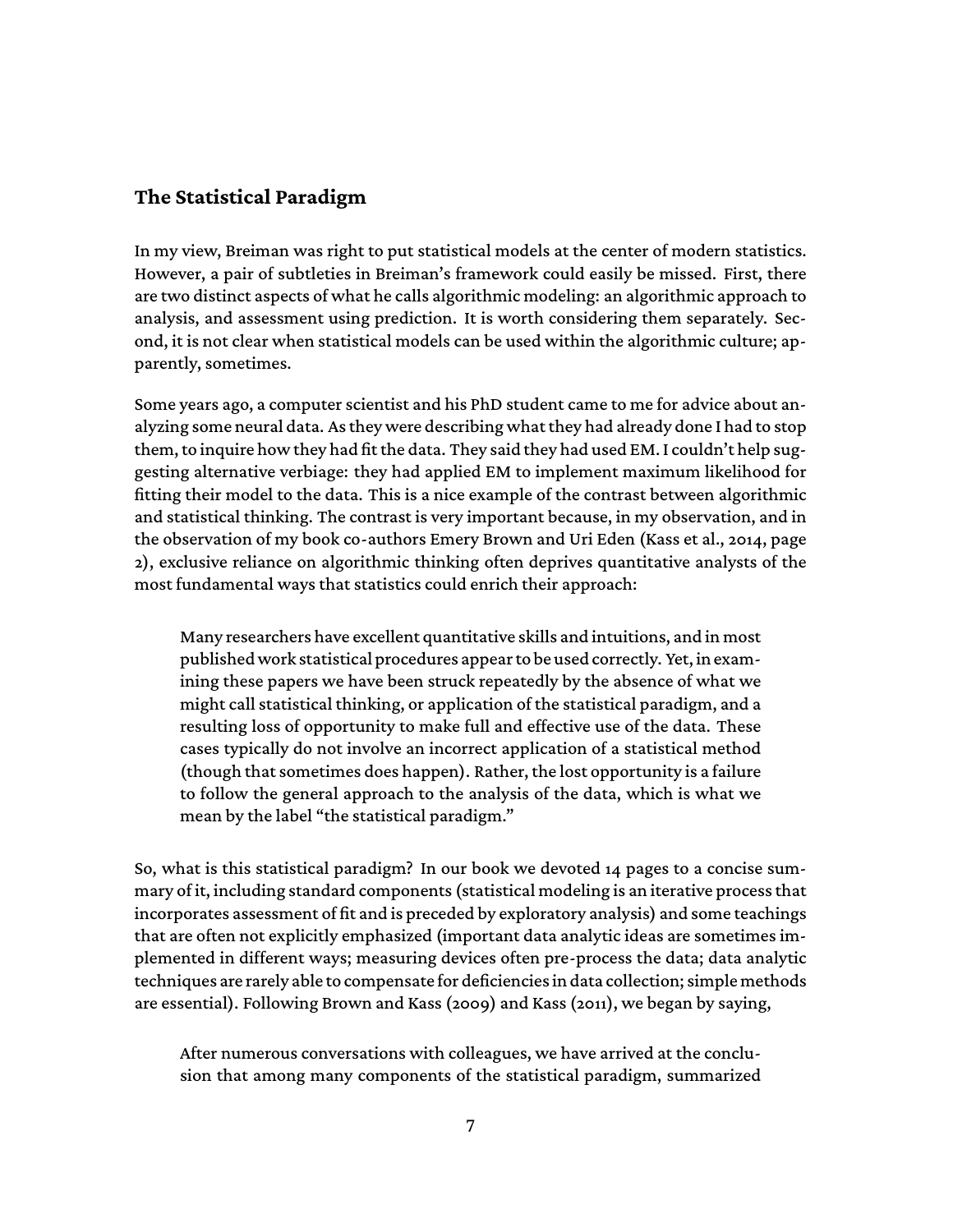below, two are the most fundamental:

1. Statistical models are used to express knowledge and uncertainty about a signal in the presence of noise, via inductive reasoning.

2. Statistical methods can be analyzed to determine how well they are likely to perform.

We quickly pointed out that the statistical models we were talking about could be either parametric or nonparametric. In Brown and Kass (2009), similarly to Breiman, we focused on nonparametric regression as an archetype, supplying the usual model

$$
Y_i = f(x_i) + \varepsilon_i,
$$

and said,

One can dream up a smoothing method, and apply it, without ever referencing a model—indeed, this is the sort of thing that we witness and complain about in neuroscience. Meanwhile, among statisticians there is no end of disagreement about the details of a model and the choice among methods (What space of functions should be considered? Should the  $\varepsilon_i$  random variables enter additively? Independently? What class of probability distributions should be used? Should decision theoretic criteria be introduced, or prior probabilities?). The essential component that characterizes the discipline is the introduction of probability to describe variation in order to provide a good solution to a problem involving the reduction of data for a specified purpose. This is not the only thing that statisticians do or teach, but it is the part that identifies the way they think.

Again, Breiman was right in his characterization, except that he seemed to be limiting his criticism to parametricmodeling which, from amodern perspective, distorts what we should consider "statistical thinking" and, thus, the statistical modeling culture.

Breiman tied prediction to algorithmic thinking with cross-validation. He was, again, correct in a couple of senses. First, a fundamental feature of the computer science-based culture he was describing is its emphasis on prediction and, second, the way we judge predictive accuracy is to apply cross-validation. This, however, makes a strong assumption, which is appropriate in many technological, business, and policy settings, but is staggeringly strange in most scientific settings, namely, that the test data are statistically equivalent to scientifically relevant new data. As Cox said in his comment, "Often the prediction is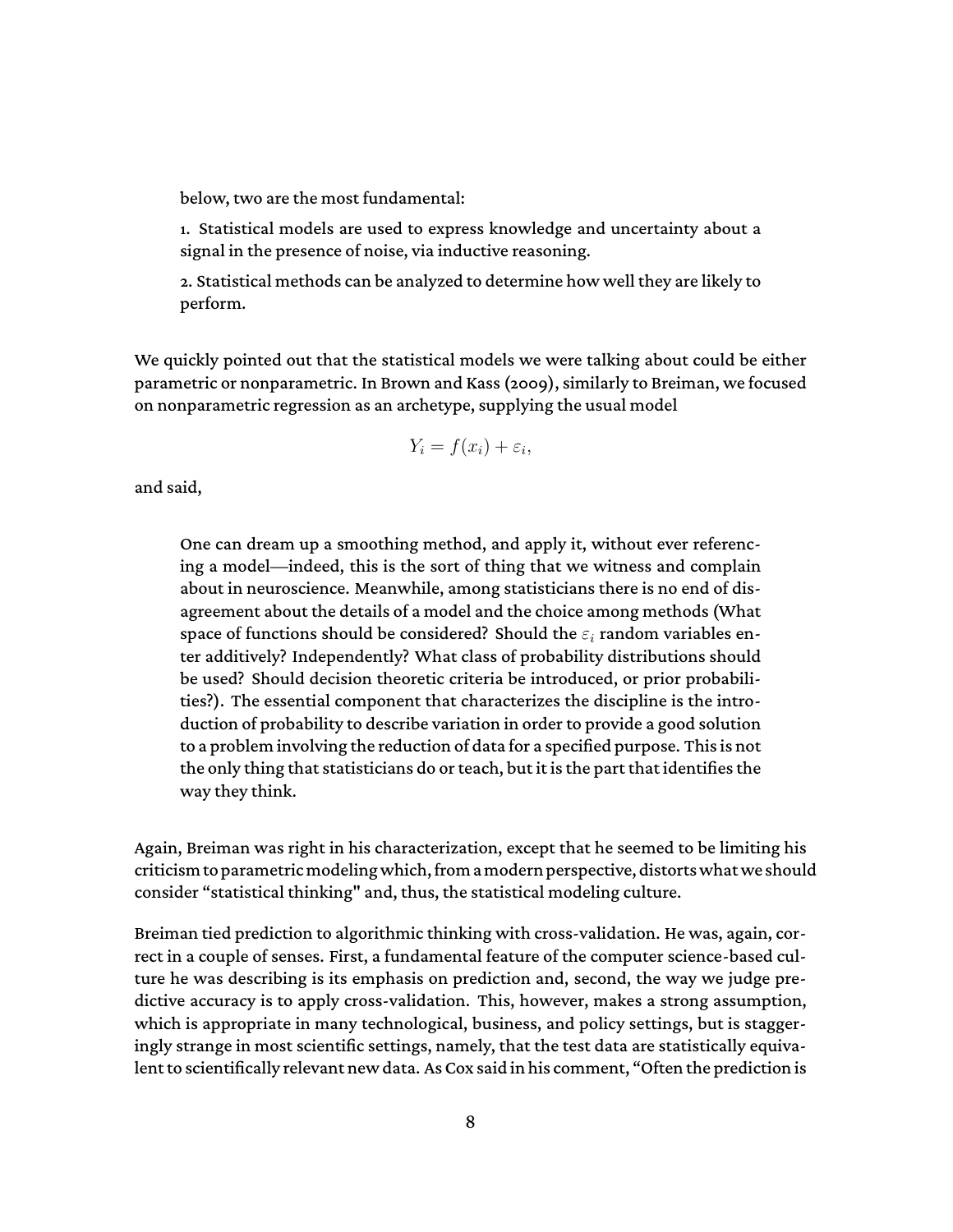under quite different conditions." That is, as we wrote in Kass et al. (2016), "The scientific results that stand the test of time are those that get confirmed across a variety of different, but closely related, situations." We wrote this in describing the value of replication, adding that commonly-occurring discrepancies in the details of data collection and analysis across scientific studies confers a degree of robustness to the findings. In neuroscience, this could involve different kinds of experiments, different recording devices, and even different species of animals. Prediction in the sense of cross-validation remains an important tool, but it is unable to supply the sole support for scientific inference.

#### **What Do Statistical Models Say?**

Having recognized the dangers in model-based inference, Breiman ignored the pragmatic response and, instead, simplified his argument for impugning the value of modeling by invoking chance mechanisms; he used the word "mechanism" 14 times. He could have acknowledged that statistical models aim to describe regularity and variability in the data for a problem-specific purpose, but he didn't. Consistently with his Berkeley colleague David Freedman, Breiman took models to be making claims about the way the data were generated, which limits their application and imposes an unrealistically high burden of proof on the modeler. My irritation with this way of thinking about models, and all it implies for teaching as well as research, was a major motivation for Kass (2011). There, I emphasized the conceptual distinction between mathematical models, which live in what I called the "theoretical world," and data, which are in the "real world." I wrote,

The problem with the chance-mechanism conceptionis thatit applies to a rather small part of the real world, where there is either actual random sampling or situations described by statistical or quantum physics. I believe the chancemechanism conception errs in declaring that data are assumed to be random variables, rather than allowing the gap [between the theoretical and real worlds]. In saying this I am trying to listen carefully to the voice in my head that comes from the late David Freedman (see Freedman and Zeisel, 1988). I imagine he might call crossing this bridge [from the theoretical to the real world], in the absence of an explicit chance mechanism, a leap of faith. In a strict sense I am inclined to agree. It seems to me, however, that it is precisely this leap of faith that makes statistical reasoning possible in the vast majority of applications.

In that article I claimed to be describing "the dominant contemporary philosophy of statistics." Certainly I was in good company. For example, Mosteller and Wallace, agreeing with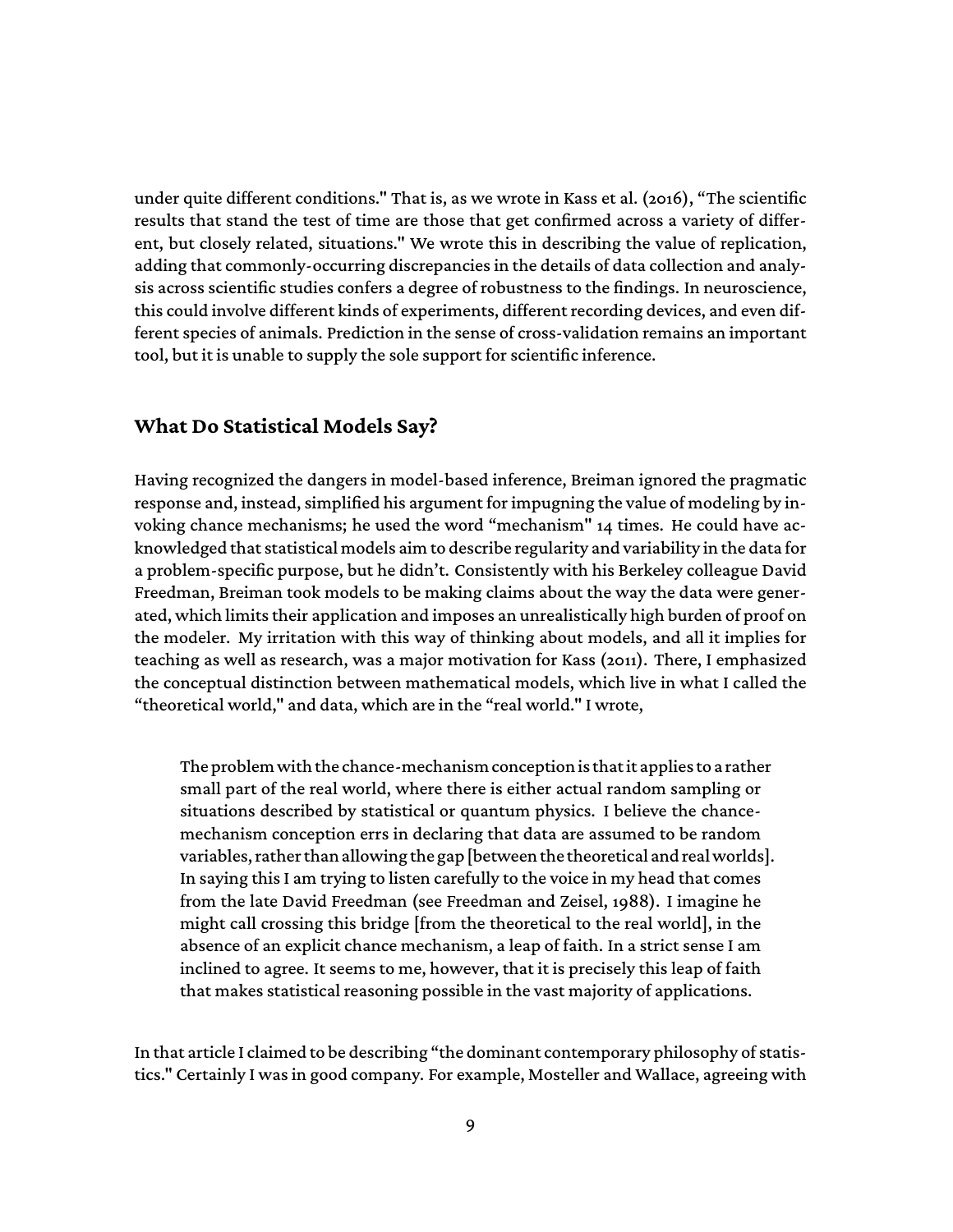some previous authors that models should be considered, at best, approximations, completed the thought by saying (Mosteller and Wallace, 1964, page 49),

What is good enough for all the rest of applied mathematics is going to have to be good enough for statistical inference. ... [One chooses a model, then] proceeds to use it freely without further question, even though [we know] that it is not, and cannot be, exactly right.

I like to say (Brown and Kass, 2009; Kass et al., 2014) that the quintessential statistical attitude is captured well by the famous dictum of George Box, "All models are wrong, but some are useful."

### **Methods That Work Well in Practice**

Dozens of experiments have found that, when a grating of alternating black and white bars of light moves across the visual field of a primate, many of its neurons in primary visual cortex become active and, furthermore, they do so preferentially for gratings in particular orientations. This is a highly replicated finding.

A multitude of laboratories have reported such orientation-tuned neurons (usually in passing, as part of a study with more elaborate goals) because it is a phenomenon that becomes part of, or can be explained by, theories of early visual processing. In other words, it is used repeatedly to gain insight. In statistics, too, we want repeated insight: although it is very hard to define, insight is at the heart of what we aim for, and methods become accepted as they are used repeatedly to achieve scientific goals.

Statistics, however, is fundamentally different from empirical sciencesin two respects. First, we never get evidence to say that a particular analysis of a given set of data was justified; we never find out, in a strong scientific sense, that a method worked well. In statistics, how would we build a situation analogous to replication of orientation tuning? We would want to say that some method produces qualitatively similar results when applied by different statisticians to some class of data sets. But what do we mean by qualitatively similar results? And how do we form the appropriate class of data sets that would be analogous to the primary visual cortex of primates? We must accept this fundamental limitation of statistical methods.

On the other hand, statistics is also unique because we are able to construct ground truth scenarios and use them to investigate our methods. When, in his famous 1962 paper, "The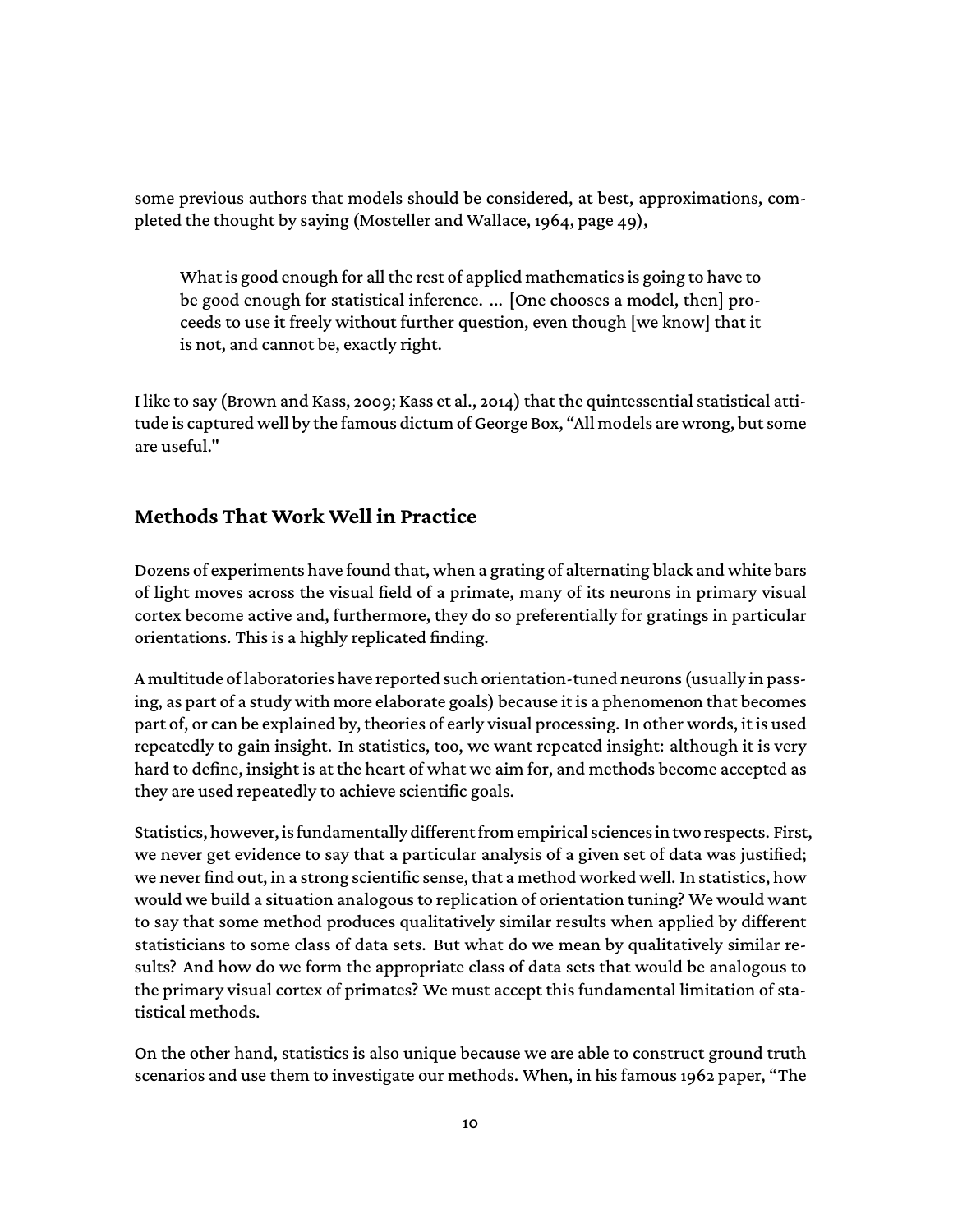Future of Data Analysis," John Tukey urged statisticians to think of their field as experimental, he meant that they should investigate potentially unfavorable situations by using simulation studies to replace intractable mathematical theory (Tukey, 1962). This ability to apply both mathematical theory and simulation in order to understand the behavior of data analytic procedures is a huge strength, allowing us to try to "break the model," thereby giving us confidence in results: it is the second of the two items identified as "most fundamental" in my summary of the statistical paradigm, above. But this activity itself relies on statistical models (for theory and simulations), and it can only have value if we are willing to take the "leap of faith" I claimed was part of the "dominant contemporary philosophy of statistics."

In this context of judging statistical methods, particularly those that are novel and complicated, it is also important to be willing to stand by conclusions drawn from them. This distinguishes what we usuallymean by a case study from a typical example foundin amethods paper. Mosteller and Wallace summed up (Mosteller and Wallace, 1964, page 2), as follows:

The main value of our work does not depend much upon one's view of the authorship question used as a vehicle for this case study, although we do add information there. Rather the value resides in the illustrative use of the various techniques and generalizations that emerge from their study. In retrospect, the methodological analysis could have been restricted to sets of papers whose authors are known. Still, *the responsibility of making judgments about authorship in disputed cases adds a little hard realism and promotes care that might otherwise have been omitted.* [Italics added]

#### **Conclusion**

Breiman's paper succeeded in calling attention to "cultural" issues that separated two clans of data analysts at the turn of the millennium. Like all good alarms, the paper's most important feature was loudness, and it blasted at about the right time. As for appropriate responses, however, I have sided largely with dissenting comments by Cox and Efron, and I have tried here to clarify many aspects of Breiman's subject that ought to be brought into the conversation. It is a conversation worth continuing. Every serious student, who has even a passing interest in the interface between statistics and computer science, should grapple with these foundational ideas.